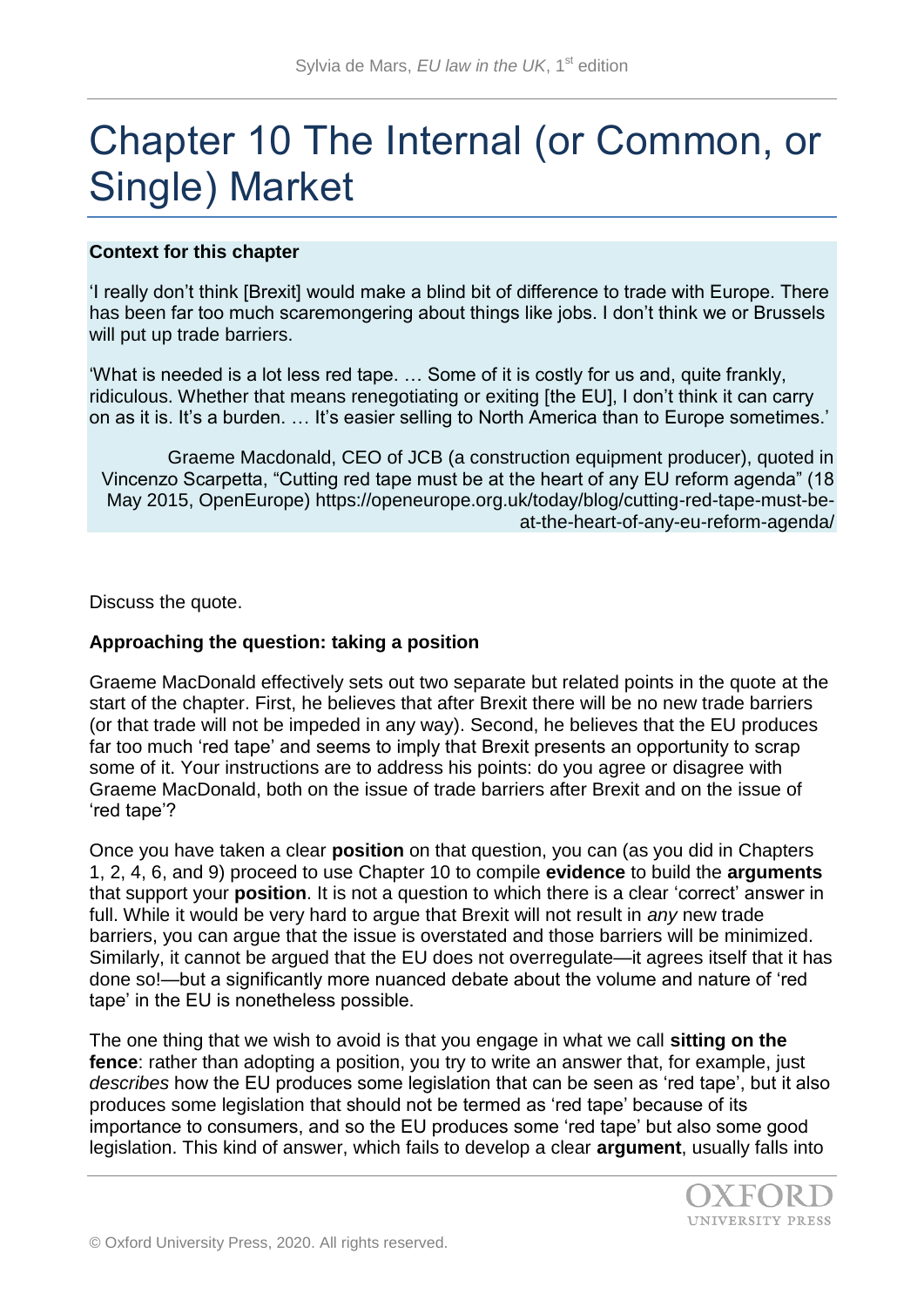the trap of being very descriptive. It is likely to result in just a list of qualities of the EU (i.e. the evidence), without actually using those qualities to tackle the question and present a clear **position**.

Examples of possible positions you could take include, but are not limited to:

**Agreeing with the statement**: *'The Political Declaration makes clear that both the UK and the EU will seek to avoid putting up trade barriers. What businesses will instead gain after Brexit is a better regulatory regime, as the UK will no longer have to comply with internal market standards where they are unsuitable for the UK*.*'*

**Disagreeing with the statement**: *'Even with a future trade agreement, there will be many trade barriers arising between the UK and the EU after Brexit. If the UK starts dismantling what it thinks of as 'red tape', these barriers to trade will only become bigger—and consumers in the UK are unlikely to benefit from their dismantling.'* 

**Mostly agreeing with the statement**: *'The EU is guilty of overregulation, and one of the main opportunities that arises with Brexit is reconsidering which of the EU's rules and standards actually work for the UK. That said, the idea that this will result in no new trade barriers at all is optimistic—it will result in a few.'*

**Mostly disagreeing with the statement**: *'Not all EU law is fit for purpose, much like not all domestic law is fit for purpose. When trading conditions change (as they will when the UK leaves the EU), it is a good idea to consider if all EU law is necessary. That said, the idea that Brexit and the scrapping of 'red tape' will result in trade barriers misunderstands the effects of leaving the Single Market.'*

#### **Building your argument: evidence**

In an exam question, or even in a piece of coursework, you cannot cover *every aspect* of Brexit's effects on trade between the EU and the UK and regulation of products and businesses in the UK. Part of writing university-level essays is making smart decisions on what your response should and should not include.

A first step is determining what, specifically, the question *needs* you to discuss. What are the **key issues** that come up in the quote that you have to engage with in order to actually answer the question?

In this specific quote, there are two **key issues** that must be addressed to answer the question:

- 1) What will Brexit mean for trade between the EU and the UK, in terms of trade *barriers*?
- 2) Does the EU produce a lot of 'red tape' that the UK can scrap after Brexit?

Now that you know what key issues you need to discuss, you can start thinking about what the best **evidence** is for your position. This will depend on your position. If you agree with the quote, you will need to focus on what the parties are doing to ensure that trade barriers do not arise. You will need to discuss the 'future relationship', and probably mention that this aims to address a lot of the issues that arise for trade in goods after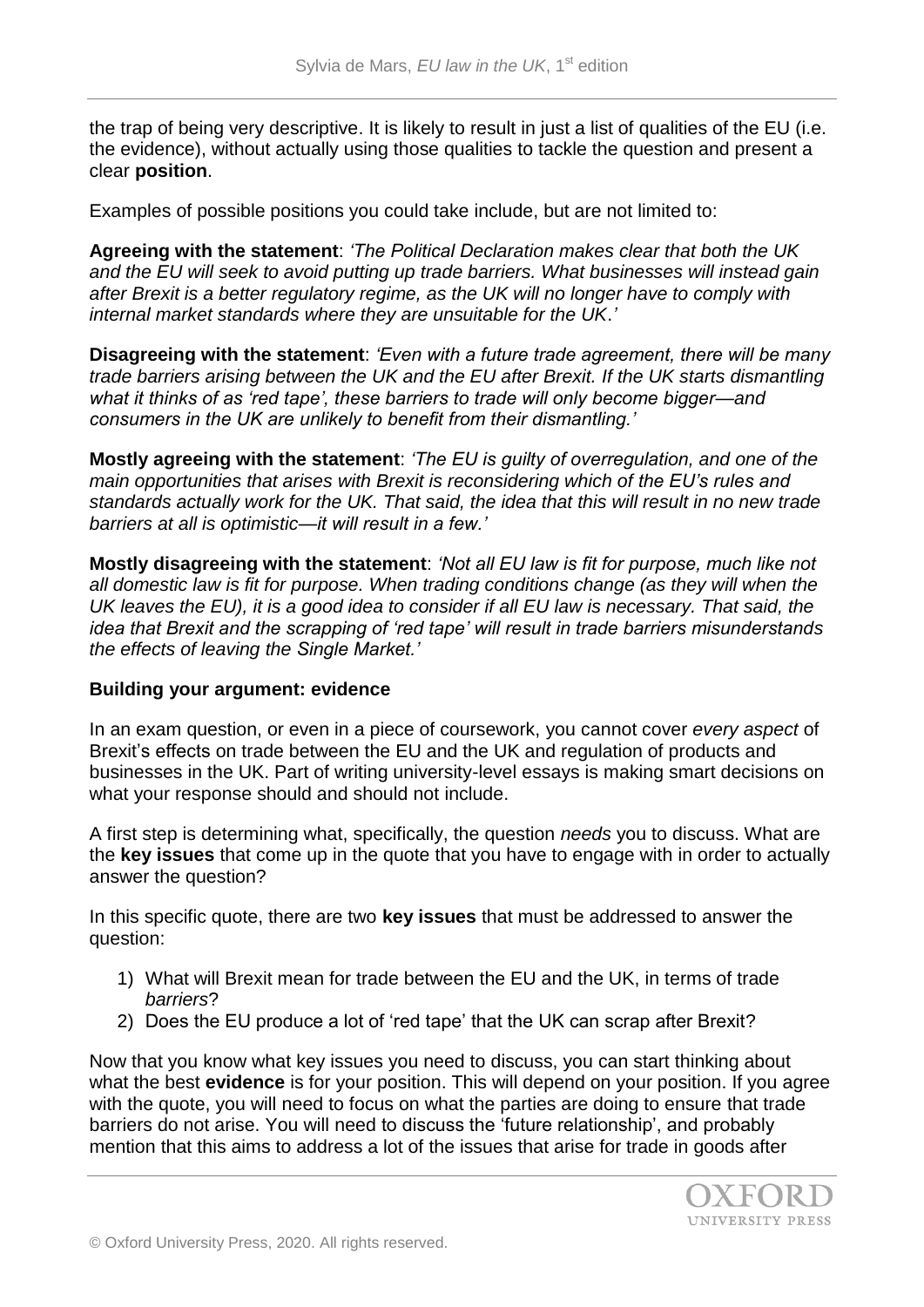Brexit. You should also consider EU over-regulation and what powers the UK gains to redraft regulation on certain key areas. It is probably also important for you to address the different types of 'red tape', and to be *specific* about where you see advantages arising; this will help you be persuasive in your argument.

This will feel frustrating, but there is no *right or wrong* answer to what works as the 'best evidence'. It is a matter of you thinking about which of the material covered in Chapter 10 stood out to you most.

For those of you who instinctively disagree with the quote, your focus will be on what is unique about the Single Market and how that means trade barriers are inevitable, and on how 'red tape' slashing will result in further difficulties in accessing the EU market after Brexit. Additionally, you could discuss the benefits of so-called 'red tape' and how much of it the EU actually produces. Again, it is your choice which specific examples you focus on.

Following the '**Discussing the quote**' boxes throughout the chapter will mean you have already reflected on the following potential issues to raise as evidence:

- The impact of UK withdrawal from the EU customs union and the absence of a free trade agreement on the ease of 'trade' and the presence of trade barriers;
- The nature of the Single Market and its product regulation system, and what changes will affect the UK and its products when it has left the Single Market;
- To what extent 'red tape' is a matter that can be renegotiated with the EU (which also enables you to consider how much of it actually exists);
- The impact of the Withdrawal Agreement (and especially the Protocol on Ireland/Northern Ireland) on 'red tape'.

For the purposes of making your approach workable, the emphasis here is on selecting your **best** evidence. As mentioned, you cannot possibly discuss everything! So perhaps pick around 3 pieces of evidence that best support your position, and get ready to discuss them in detail before concluding that *you* are correct.

# **Dealing with counterarguments**

In building an **argument**, it is important that you are consistent in arguing for the **position**  you start your essay with. If you are not, you risk falling into the '**fence-sitting**' trap, whereby you describe a number of different views but do not clearly argue in favour of one.

That said, you cannot ignore the arguments that you disagree with! Doing that would make you far less persuasive to anyone that you are arguing with (including your future markers). For example, it will not make for a winning argument if you ignore that, in leaving the Single Market, the EU *must* start applying some checks to UK products so as to ensure that products circulating the internal market continue to comply with EU standards. Anyone reading your argument would be thinking, 'But what about…?'. And at that point, you are failing to convince the reader that your **position** is the correct one.

Likewise, pretending that the EU produces no 'red tape' at all, or *only* produces 'red tape', is unlikely to be persuasive; a more nuanced analysis is necessary.